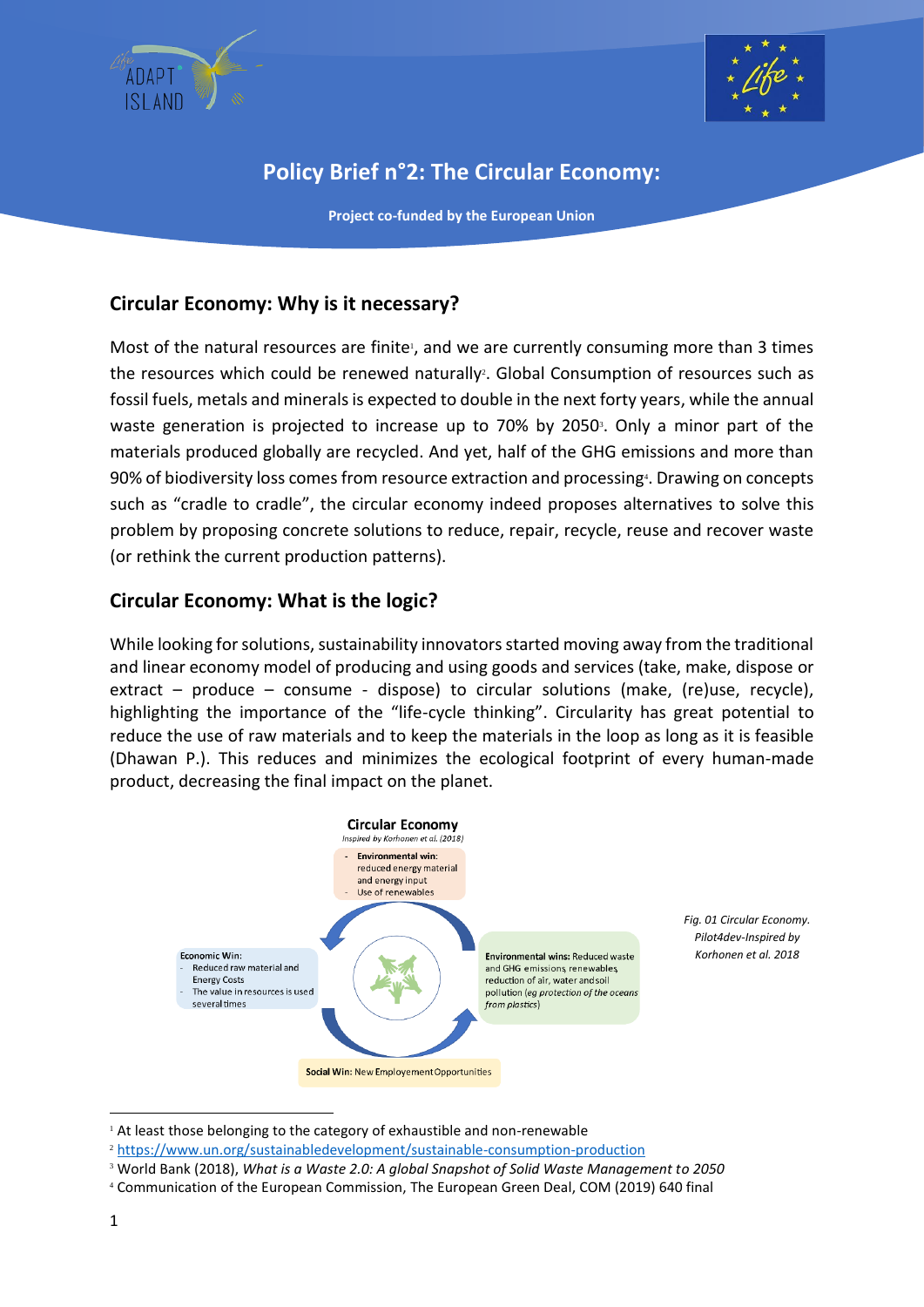



#### **Circular Economy EU relevant texts**

The European Union was not the first to promote the Circular Economy as a concept, as other countries such as Japan, Canada and China preceded. The first action for a Circular Economy however, dated back from 2015.

The first evaluation of the **2015 circular Economy Action Plan in the European Union** showed positive outcomes, stressing that 'Circularity has opened up new business opportunities, given rise to new business models and developed new markets, domestically and outside the EU. In 2016, circular activities such as repair, reuse or recycling generated almost 147 billion Euros in value-added while standing for around 17,5 billion worth of investments<sup>5</sup>'.

One year ago, on the  $11<sup>th</sup>$  of March 2020, The European Commission published the communication **'A New Circular Economy Action Plan: For a cleaner and more competitive Europe' 6 .** It proposes a realistic action focusing on Eco Design,

Consumers' awareness, Digital technologies, Electronics and ICT, Batteries and Vehicles, Packaging, Plastics, Textiles, the built environment, food, water and nutrients, waste management, toxic-free environments, regions and cities, and the market of raw materials. Indicators and monitoring were also emphasized.

**The EU Strategy on Plastics** in 2018 is also an important reference document, aiming at tackling the problem of plastics, microplastics, packaging. It also proposes to set an agenda for global action<sup>7</sup>.

Finally, the DG Research proposed **'Mission Starfish 2030 Restore our Oceans and Waters'** as an ambitious program to promote nature-based solutions, enhance the oceans as carbon sinks, reduce the loss of marine biodiversity and reduce underwater noise. It also proposes to restore the freshwater bodies and to fight against eutrophication (source of methane emissions).

 $6$  Com(2020)98 final

<sup>&</sup>lt;sup>5</sup> Report from the Commission to the European Parliament, the Council, the European Economic and Social Committee and the Committee of the Regions on the implementation of the Circular Economy Action Plan Com(2019)190 final p 1.

 $7$  Com (2018) 28 final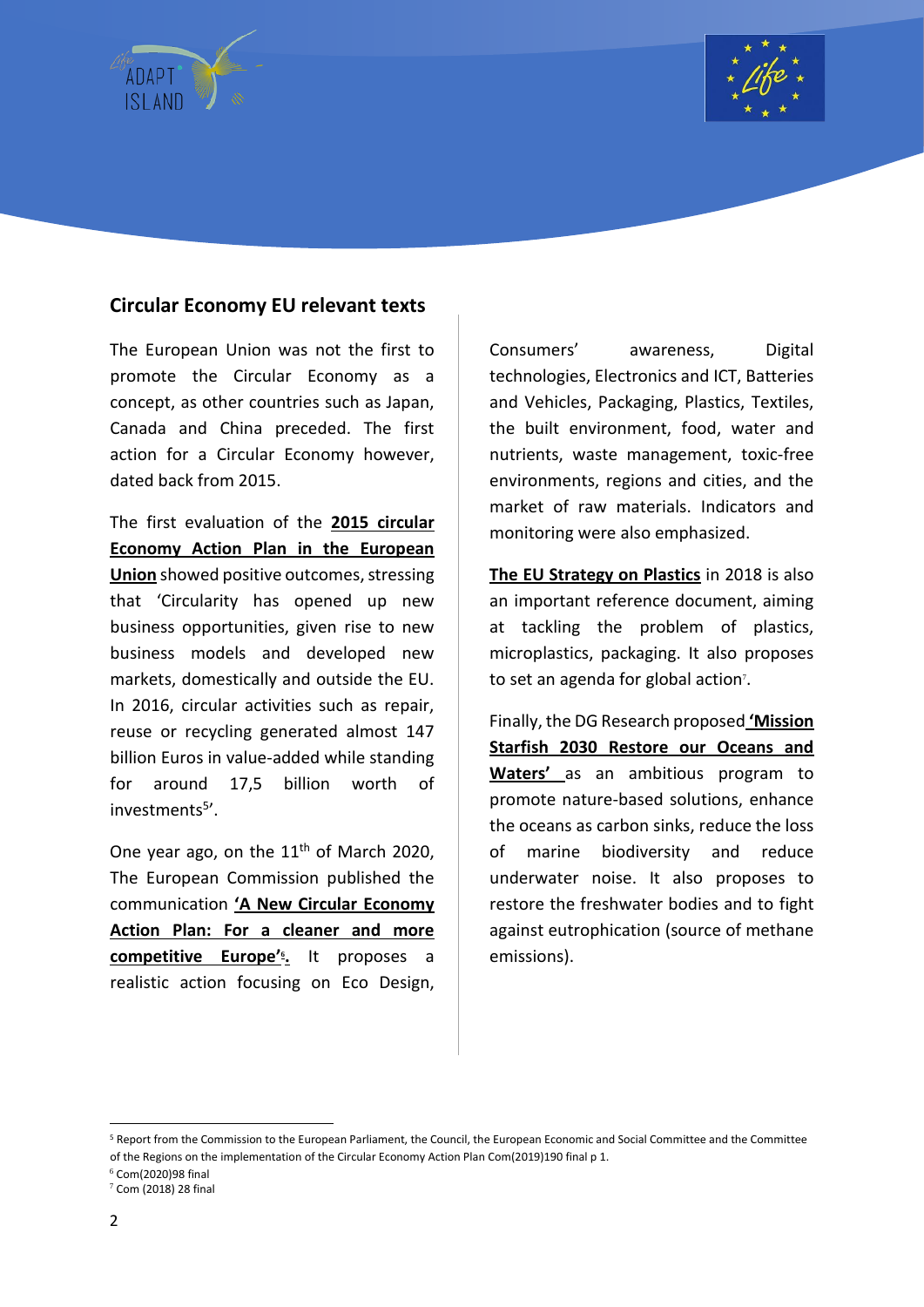



#### **Circular Economy Limitations and challenges**

Beyond successful practices (eg. in the food short circuit where local suppliers are given priority), it is still difficult to find successful complete circular economy models. Some limitations or challenges have emerged:

- Some examples show that the circular economy is not always applicable without further assessments: e.g. in the area of biofuels, the investment in large palm oil plantations in Indonesia and Malaysia has proven harmful for the environment
- Some authors have shown the boundaries of the concept, such as the fact that it embraces different conceptions (Kirchher et al. 2017), that it was based on wrong assumptions (Korhonen et al. 2018), but also that it failed to address sustainable development and social aspects such as poverty (Kirchhher et al. 2017). Indeed, it is difficult to move beyond "trials and errors" and to make sure that 'each Circular Economy Project is considered for its contribution to global net sustainability' or to calculate 'what is left as improvement or positive outcome after an individual project or action, as compared to the situation before the project' (Korhonen et al. 2018: 42).
- It is equally difficult to show that the pollution and the environmental externalities have not been displaced along the supply chain.
- Finally, the concept should not replace the question of Corporate or Extended Producer's extended Responsibility, where the producers are identified as the end responsible for the negative externalities, GHG and other pollution-induced by their activities.

The construction and demolition sector is an exception as the reuse of construction materials has proven both environmental and economic efficiency (89% of waste in the construction and demolition of waste in the EU<sup>8</sup> is reused). It is indeed difficult at this stage to already capitalize on success models, notably with plastics. In agri-food sector, however, the use of biomass and composting could be integrated into successful circular models in several regions and countries. The trend of circular economy could also be an opportunity for fast-developing countries to leapfrog success models.

<sup>8</sup> Eurostat News release, 'Record recycling rates and use of recycled materials in the EU', 439/2019, 4 March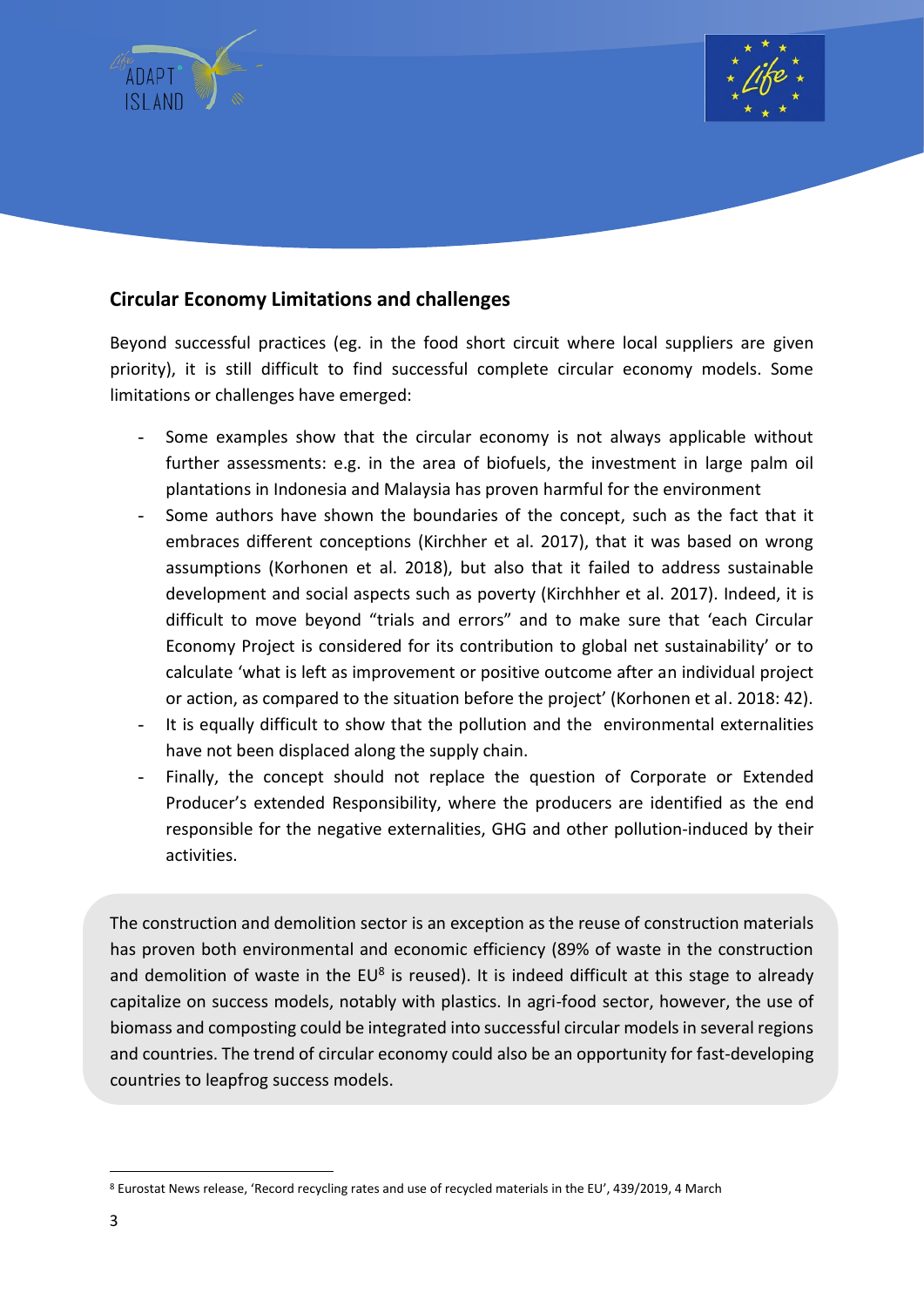



## **Circular Economy: Opportunities for the partners of LIFE Adapt Island**

#### *1. The protection of the oceans*

The project partners of the project LIFE Adapt Island, together with other projects such as the "LIFE" INTERMARES <https://intemares.es/> are well placed to work on innovative ideas on how the circular economy could contribute to the protection of the oceans. This is also the idea of our workshop organized on March  $19<sup>th</sup>$ .



"*Healthy oceans and waters are taken for granted. Yet they are in trouble*" (EC Mission Starfish 2030). Oceans are confronted to pressures and their role as climate regulators is threatened. In addition to this, more than one million species are endangered. The project partners could stir more knowledge exchange and identify solutions on naturebased solutions and the restoration of ecosystems. The climate adaptation strategy and the reduction of marine litter could be further connected to the project's

awareness strategy. Finally, the GPMG $9$  is very well placed to monitor marine species and work on LIFE-COAST strategies to reduce underwater noise.

*2. Construction and Demolition waste in the GPMG Area*

The public authorities are directly responsible for large work programs, including construction, demolition, infrastructure, facilities but also the dragging of soils.<sup>10</sup>. The demand for infrastructure will rely heavily on raw materials like sand (for concrete and mortar), soil, stone (for aggregates) and limestone (for cement). The key challenge will be to make materials available in a manner that considers the exhaustible nature of these resources and addresses ecological impacts associated with their extraction and processing without omitting the impacts for the ecosystems and for an inclusive economy. The recycling of construction materials and of the soil as well as the restoration of ecosystem as developed by the project LIFE Adapt Island, can contribute to reduce the environmental impact, and the impact on resources.

<sup>9</sup> Grand Port Maritime de Guadeloupe

<sup>&</sup>lt;sup>10</sup> According to the think tank Mac Kinsey 2016.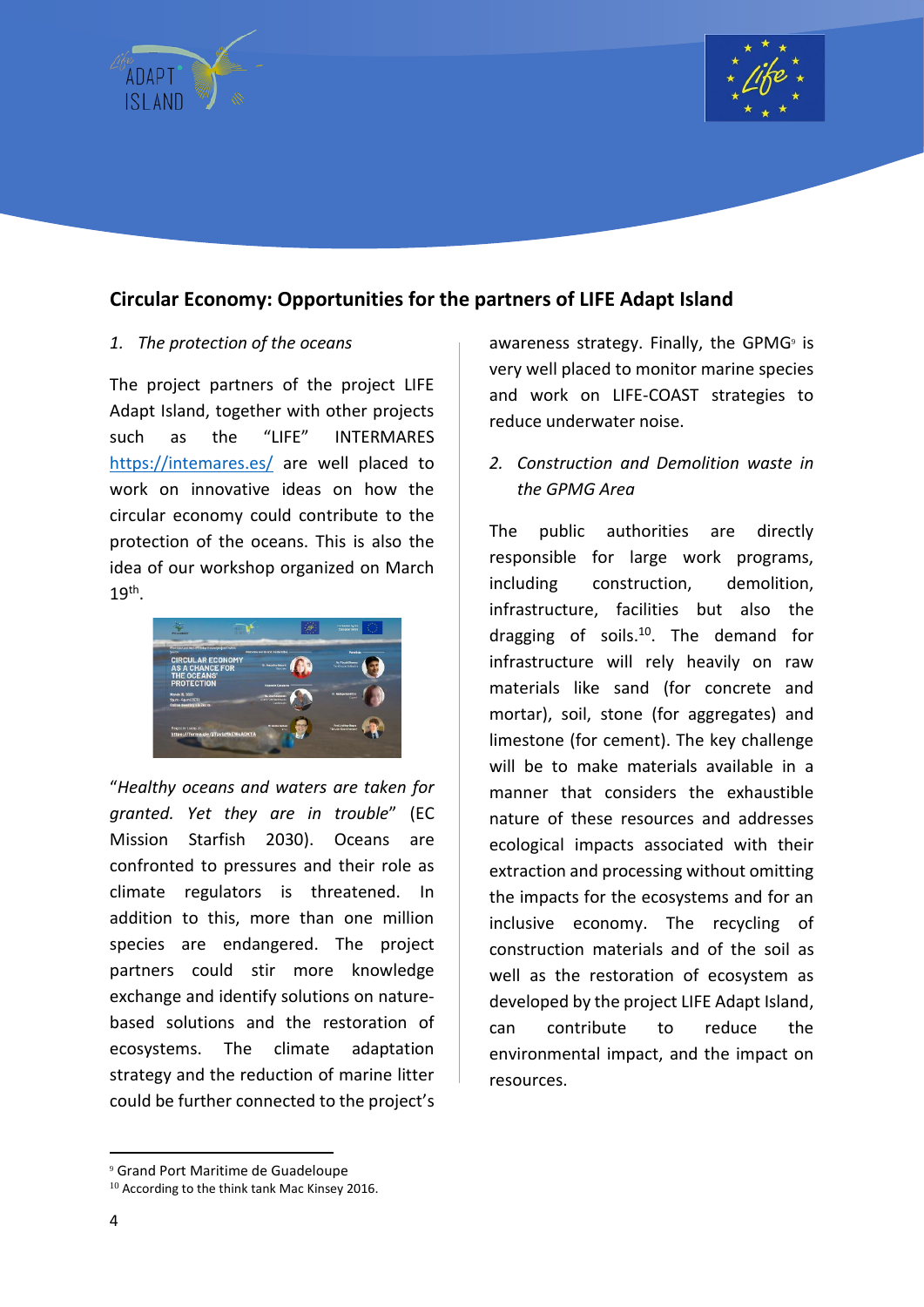



### *3. Awareness Raising on Reuse-Repair-Recycle*

In the difficult times of the COVID-19 pandemic, the European oversea territories are faced with a possible reduction of economic exchanges and impacts on the supply chain. This time could be favorable for developing an economy based on reuse-repair and recycle (eg. The development of repair cafés). This strategy could be coupled with awareness-raising on the reduction of marine litter and awareness on how to save and recycle water (as a territory like Guadeloupe is confronted to regular water shortages).

4. *Awareness Raising of the private customers.*

Finally, the project partners could sensitize further the private customers and industry to decrease their environmental impacts, first by limiting any sea pollution, but also by restricting their use of materials, in particular plastics, to reduce marine litter and further endangering of marine species and ecosystems. The construction of waste banks could equally be an interesting initiative for customers (in large storage places).

*5. Learn more about Processes and Funding.*

Regarding recycling, it is increasingly important to get the most recent information from organizations working with the industry in order to better understand any recycling process and its environmental impacts. The LIFE Program also creates regular databases and connections with pioneering and innovative experiences.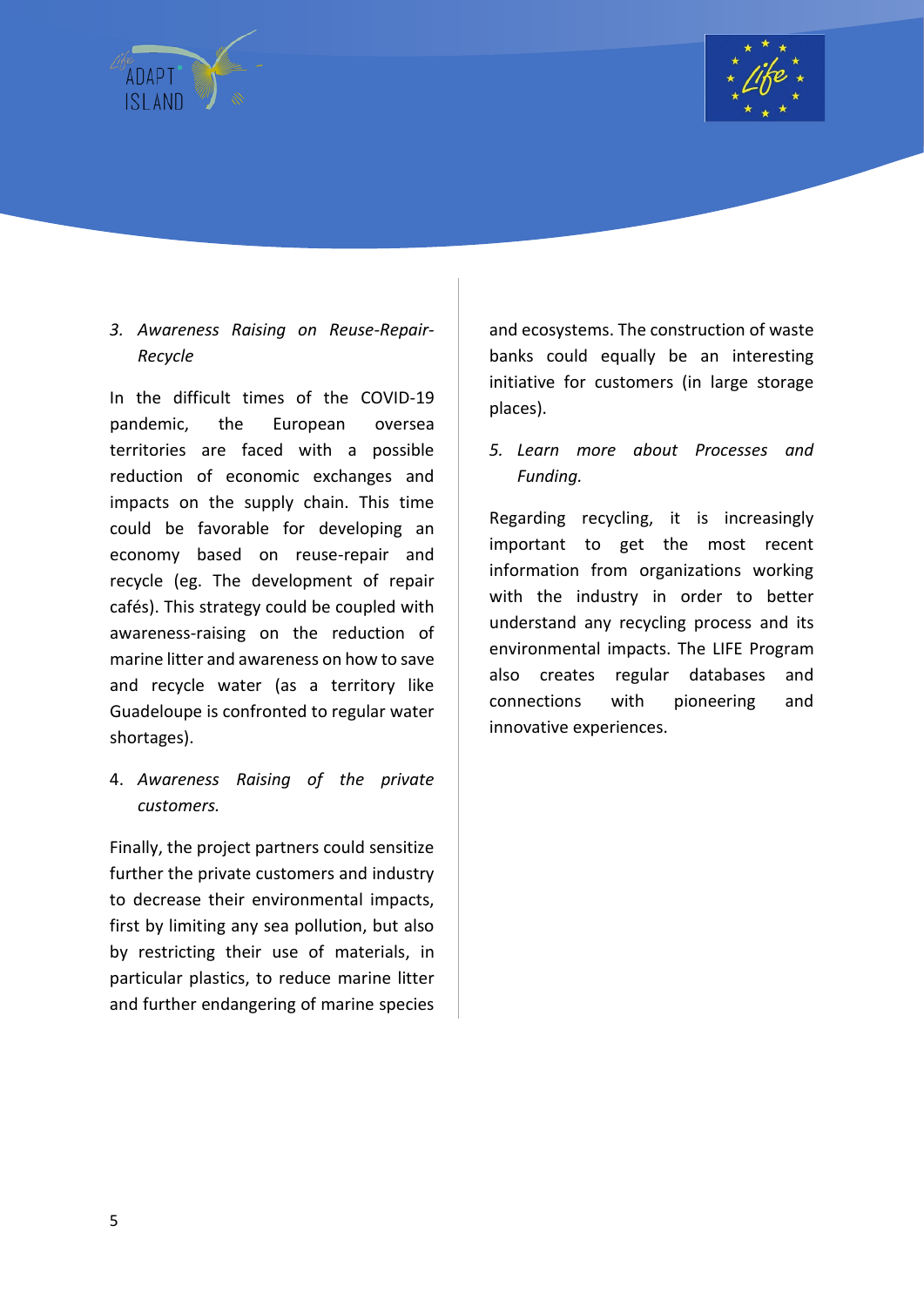



#### **Knowledge Sources:**

- 1. ACR+ the association of regions and cities for sustainable use of resources: [ACR+](https://www.acrplus.org/en/)
- 2. The Circular Collective from Piyush Dhawan: [www.thecircularcollective.com](http://www.thecircularcollective.com/)
- 3. The EU Horizon 2020 [Bamb project](https://www.bamb2020.eu/) on circularity in construction,
- 4. The EU Horizon 2020 FISSAC project [Fostering Industrial Symbiosis](http://fissacproject.eu/en/case-studies/)
- 5. Prof. Youssef Diab's [research book](https://www.unitheque.com/la-terre-dans-tous-ses-etats/presses-ecole-nationale-des-ponts-chaussees/Livre/284525) on the reuse of soil in C&D,

It is expected that more funding will be available in the future:

#### **Funding Sources:**

The Horizon Europe Program from the European Commission Horizon Europe | European [Commission \(europa.eu\)](https://ec.europa.eu/info/horizon-europe_en)



#### \* The European Institute of Innovation & Technology (EIT) is not part of the Specific Programme

- The Luxembourg International Business Partnership Facility [www.bpf.lu/appel-a](http://www.bpf.lu/appel-a-candidatures)[candidatures](http://www.bpf.lu/appel-a-candidatures)
- The HSBC Global Equity Climate Change Fund
- Germany IKI International Climate Initiative Small Grants: [IKI Small Grants -](https://www.international-climate-initiative.com/en/project-funding/information-for-applicants/iki-small-grants?iki_lang=en) [Internationale Klimaschutzinitiative \(IKI\) \(international-climate-initiative.com\)](https://www.international-climate-initiative.com/en/project-funding/information-for-applicants/iki-small-grants?iki_lang=en)
- EREF: The environmental Research and Education Foundation promotes circular projects on waste and recycling including municipal solid waste, construction and demolition waste, industrial waste etc. [www.erefdn.org](http://www.erefdn.org/)